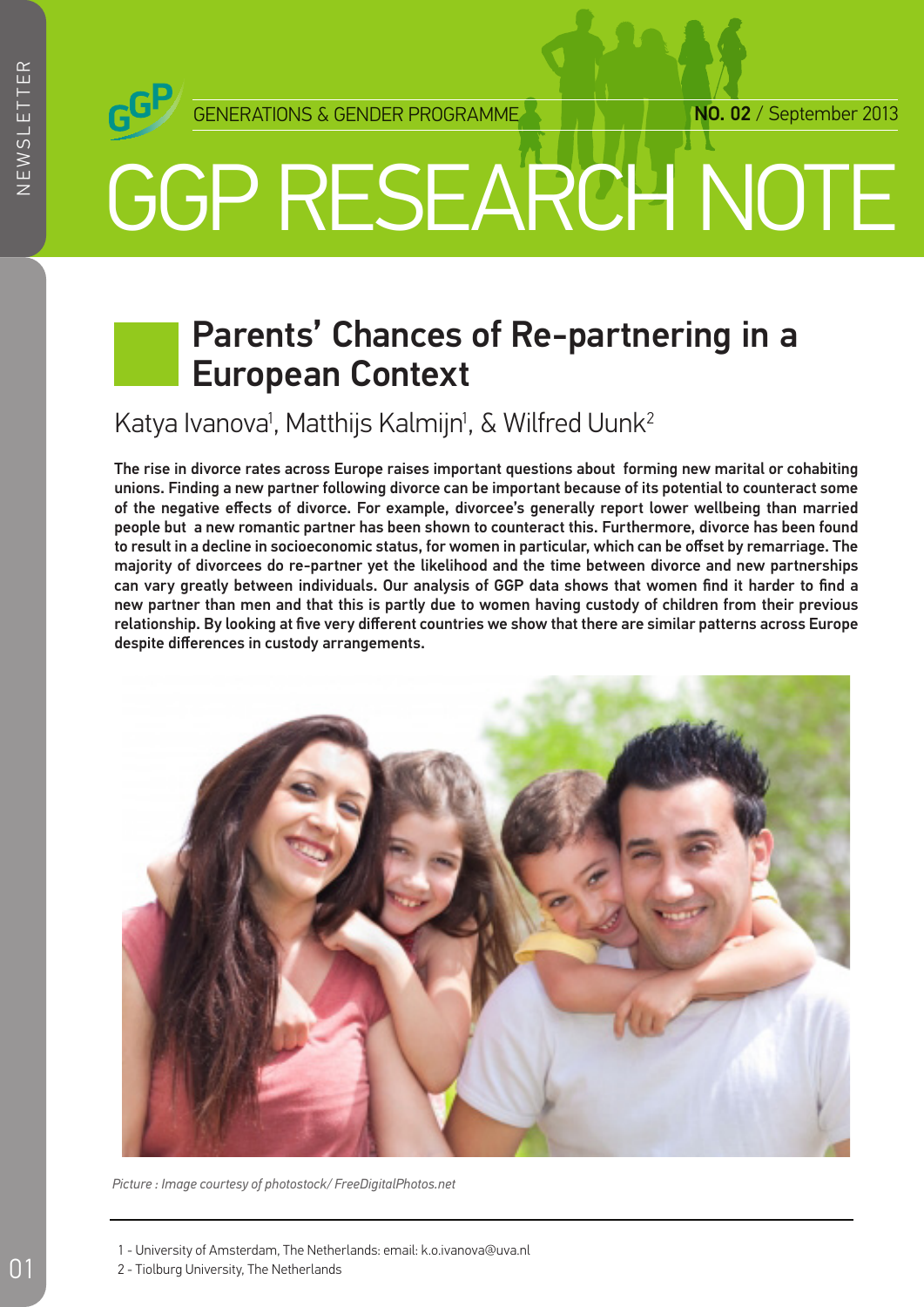In this work, we examined the role which children might play in the re-partnering process in several European countries by addressing the following research questions: (1) To what extent do men and women differ in their repartnering chances?; (2) Can gender differences in re-partnering be explained by the presence of children?; and (3) How do the custodial arrangements and the child's age affect the re-partnering chances of men and women?

We focused on five distinct European countries: Norway, France, Germany, Romania, and the Russian Federation. These were chosen because they vary in the risk of poverty for single parents with dependent children (which can affect the financial need to re-partner), in the degree to which divorce is common in the country (which can affect the social norms about divorced parents dating), in the extent to which they provide caring support to parents with young children (e.g., public day care) and the attitudes towards using these services (which can affect the opportunities to meet new partners by allowing divorced parents the time to engage in the labour market for example).

In order to address our research questions, we used data from the first wave of the Generations and Gender Survey. We selected respondents who reported that they were married and subsequently, separated or divorced from that marital partner. What we were interested in is if and when those participants started living with a new romantic partner after the end of their first marital unions. We excluded all respondents for whom the time between separation and moving in with a new partner was nine months or less. As one of our primary interests here was how the repartnering process might be affected by the presence of children, we wanted to focus on participants who did in fact spend some time on the "re-partnering market". Therefore, we wanted to avoid the cases where the dissolution of the previous union was in fact precipitated by the presence of a new romantic partner.

#### Some descriptive results

In all countries over 40% of the participants lived with a new partner after their separation. The mean duration between separation and moving in with a new partner was similar for the five countries; roughly 4.5 - 5 years. In all countries, the vast majority of the respondents had children with their ex-partners at the time of the marital separation (from 74.4% in Romania to 85.4% in Norway). The age of the youngest biological child at the time of the marital dissolution was between seven in the Russian Federation and almost nine in France. With respect to the children's



#### Figure 1 - Child Custody Arrangements after seperation in 5 European Countries

*Source: Generations and Gender Survey, Wave 1*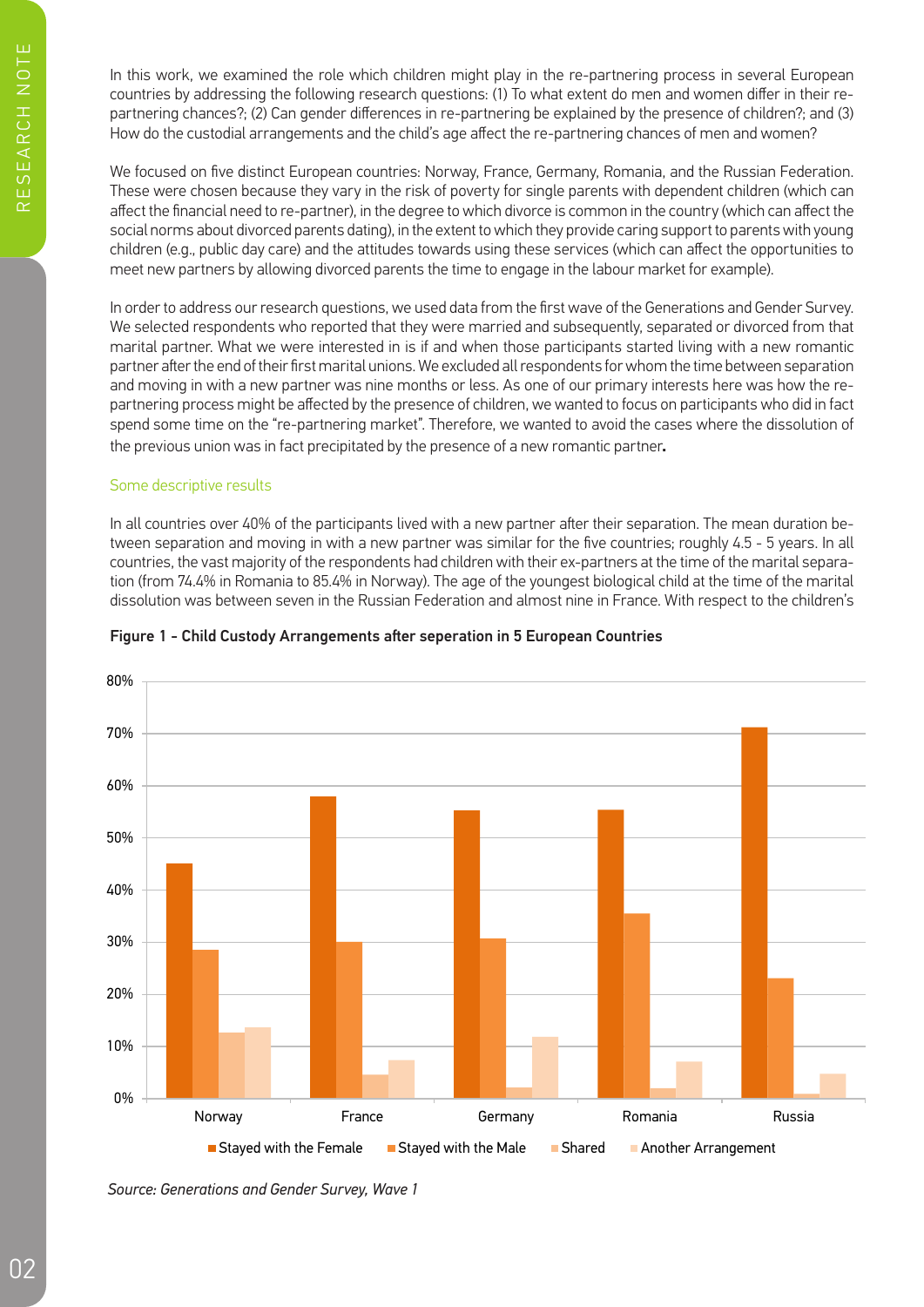residence after the marital separation, in all five countries, it was predominantly the female respondents who identified that the children stayed with them after the separation.

#### To what extent do men and women differ in their re-partnering chances? Can gender differences in re-partnering be explained by the presence of children?

We found that women were less likely to re-partner after marital dissolution than men. Interestingly, however, our findings from the analyses for childless individuals did not provide such overwhelming evidence for the existence of a gender gap in re-partnering. We found that in all countries, except Norway, women without children were not less likely to re-partner than men without children. In other words, children are indeed an important contributor to the documented gender gap in re-partnering.

#### How do the custodial arrangements and the child's age affect the re-partnering chances of men and women?

In almost all countries, we saw that coresidential children decreased women's chances to start living with a new partner. The general trend was similar for men. In other words, it appeared that when we considered fathers and mothers in similar custodial situations, the differences between the genders in re-partnering were not as striking as when we simply considered their parenthood status. In fact, mother's chances to re-partner were not lower than non-mothers' when the children stayed with the ex-partner. Here, the story was somewhat different for fathers. When the children stayed with the ex-partner, fathers still had a lower likelihood to enter a new co-residential union than non-fathers.

As the child aged, people's chances to move in with a new partner increased. This is in line with previous findings that it is young children that most strongly affect the parents' re-partnering chances. We interpret this as a sign that as children age, their dependence on the parents decreases and thus, parents have more opportunities to find new partners (by for example, increasing their participation in the labour market).

### Participants' background characteristics



#### Figure 2 - Relative Odds of Parents Repartnering compared to Non-Parents

*Source: Generations and Gender Survey, Wave 1*